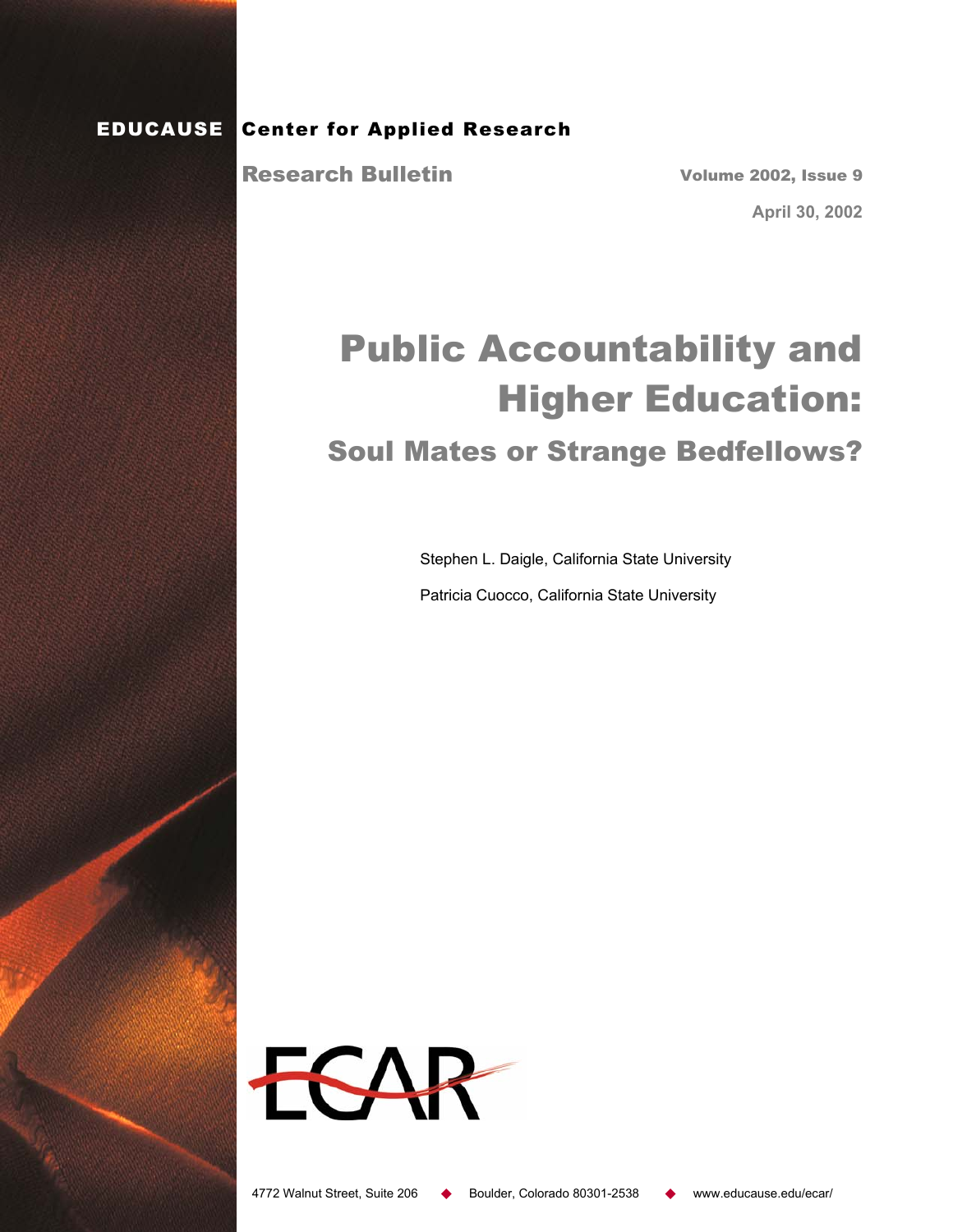# **Overview**

American higher education has many strengths and virtues, but self-reflection and public accountability are seldom counted among them. Faculty and administrators have relied on self-regulation to control quality. Accreditation is voluntary. As Peter Ewell and others so trenchantly point out, higher education excels at shining the analytical light on just about any social issue, institution, or problem imaginable—with the exception of itself. $1$ Nowhere is that more evident than for funds allocated to information technology.

This Research Bulletin explores different types of accountability and how they apply to higher education and information technology. The hope is that higher education institutions and IT organizations can use this as a foundation for how they address accountability issues.

### **Background**

Public accountability has strong historical roots in American government and law. This "accountability ethos" encompasses both moral and political values of legitimacy and democracy, and has made substantial contributions to, and demands on, a society committed to mass public education. Although much of the academic literature on accountability is legalistic, theoretical, or philosophical, the general frameworks can be adapted for applied and decision-making environments such as higher education and IT.

Educational accountability has a long and turbulent history in the nation's K-12 system. Although standardized testing and learning outcomes have been the hallmarks of K-12 accountability for several decades, both public and professional perceptions of the results have not been positive. A variety of "report cards" document the shortcomings of the K-12 system. As a result, the value of spending devoted to public education has been questioned, leading some to call for vouchers and competition as means to increase institutional accountability.

The use and results of accountability in higher education have been mixed at best. Most institutions periodically find themselves going through the motions of program reviews, self-studies, and disciplinary and institutional accreditations. Some institutions occasionally participate in the national outcomes assessment movement or in statewide testing and performance funding experiments. Accreditors focus on "quality assurance" yet seldom, if ever, mention public accountability. Peer review is the cornerstone of accreditation, essentially an internal judgment about programmatic quality, even though accountability includes far more. In the IT realm, what passes for accountability (at least of an internal nature) often amounts to conducting equipment inventories or instituting a capital asset management program.

With few exceptions, these efforts to be accountable seldom result in major or long-term consequences, positive or negative. Despite the American historical legacy, higher education has largely been a Lone Ranger caught in a time warp of frontier values—

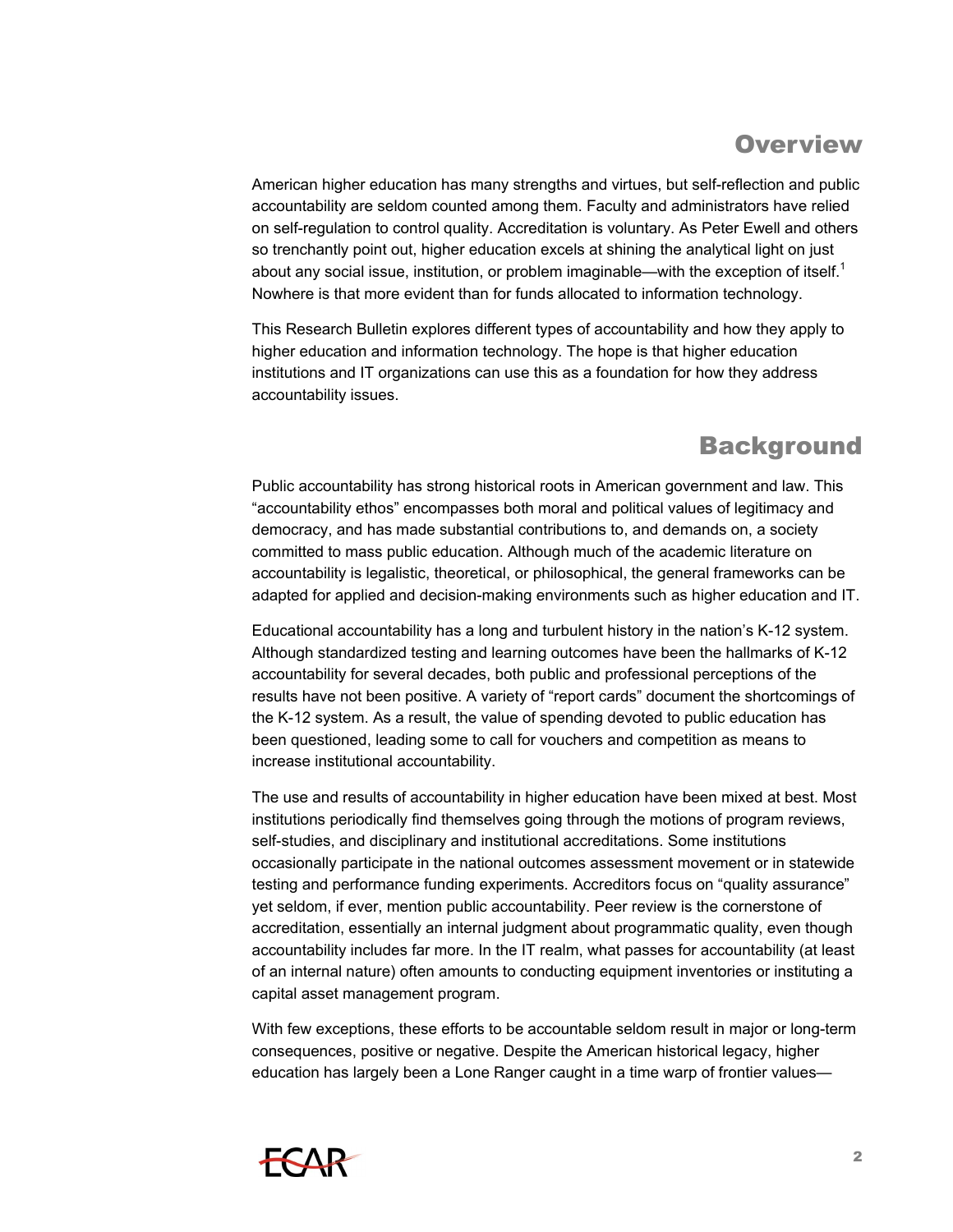independent, self-regulating, autonomous, and committed to the comfortable proposition that "society's interests are served by advancing our own."<sup>2</sup>

The interest in accountability for IT projects is easy to understand: they tend to be large and costly. Investments in IT appear to be never ending; the shelf life of IT products is short; and new products and services are continually introduced. Because of the built-in obsolescence wrought by ever-increasing advances in technology, large, one-time investments are often needed, immediately followed by substantial requests for ongoing operational funding, maintenance, and replacement. Often some form of special funding for technology infrastructure is also needed, such as general obligation bonds, which can require approval by legislators, voters, or other external groups.

It is frequently difficult to tie investment in IT directly to improved learning outcomes or greater access to higher education. Therefore, IT projects can make tempting targets for disgruntled technology skeptics. Large IT investments, with the rationale of future productivity gains, can become the focus of unions fearing lost jobs and opportunities. The call for IT accountability is exacerbated when faculty organizations and employee unions wield their combined influence with state legislatures.

For a variety of reasons, accountability in higher education as a whole is a challenge. Understanding those challenges may, however, help institutions deal more effectively with accountability.

**Measurement.** It is relatively easy to document costs; they tend to be quantitative, direct, and immediate. Benefits, the other half of the accountability equation, tend to be qualitative, indirect, and long-term. This discontinuity represents a measurement challenge.

**Offense or defense.** Institutions must decide whether to treat accountability as a threat or as an opportunity. The resulting strategies are either defensive or offensive in nature. Accountability is typically seen as a threat, which fosters resistance.

**Halo effect.** American higher education is widely perceived to be the best in the world, and there are few incentives to test or challenge that assumption. Even as costs escalate, that reservoir of good will can often substitute for genuine accountability.

**Locus of responsibility.** If learning outcomes are the ultimate test of educational accountability, assessing either credit or blame is never easy. Who is responsible if students fail to learn—teachers, the institution generally, parents, peer groups, government, students themselves, or all of the above? When everyone is theoretically responsible, the practical inclination is to hold no one responsible.

**Technology dilemma.** Technological interventions may have little to do with learning outcomes, administrative efficiencies, or other outcomes, per se. For example, the real causal agent for change may have been process redesign rather than IT, creating a cause/effect dilemma.

**Culture.** Finally, there is a deeper and more pervasive reason why public accountability and higher education make strange bedfellows at best. The collegial culture elevates the

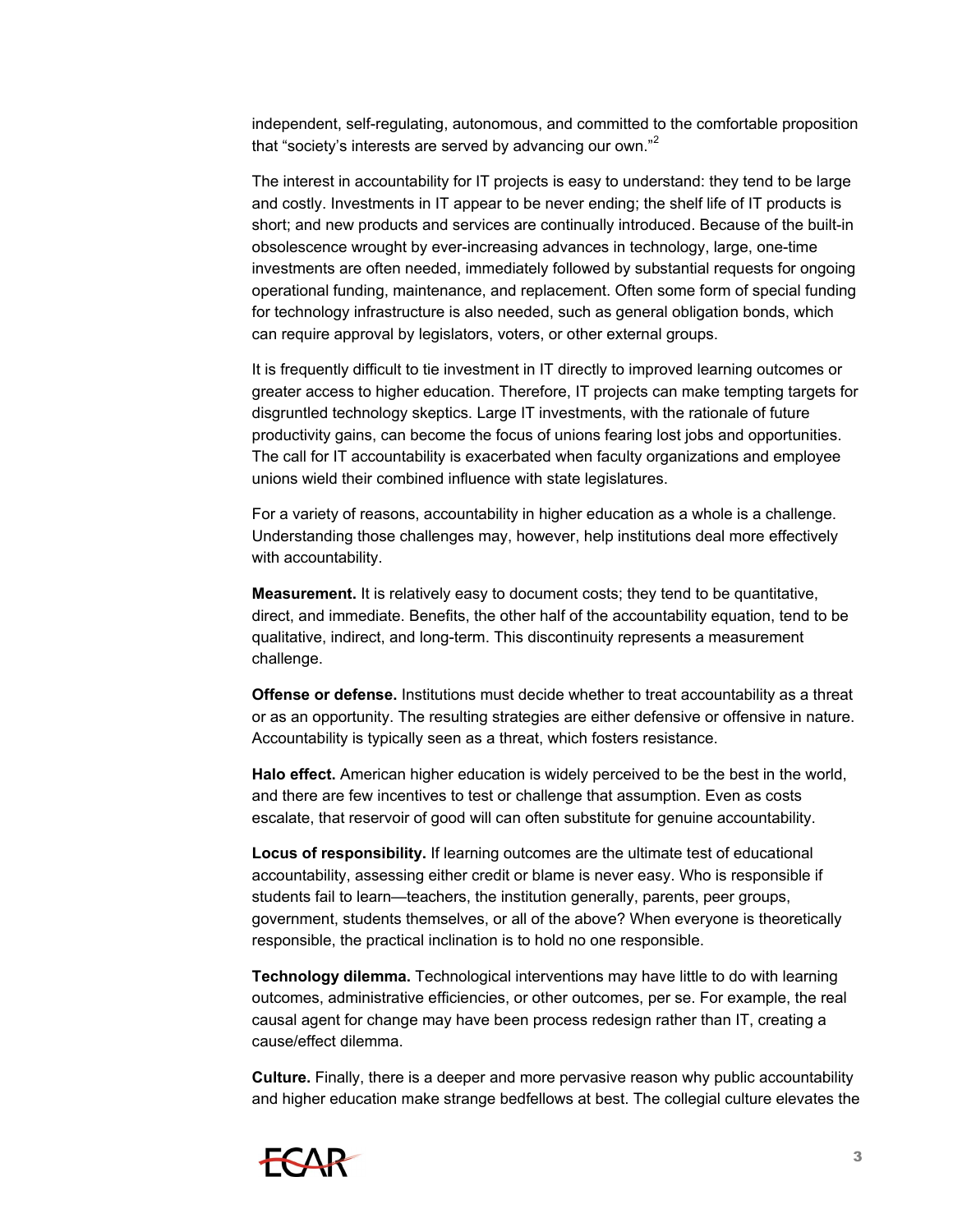discipline, faculty peer review, and the autonomous scholar as the only legitimate pillars of accountability. Trust is substituted for accountability. Attempts to apply traditional forms of accountability and "bean counting" to an academic institution are considered by some to be unnecessary, irrelevant, misleading, and insulting.<sup>3</sup>

Despite these challenges, higher education and IT organizations can draw useful lessons from accountability models and practical examples.

## Highlights of Public Accountability

Notwithstanding its long tenure in Western philosophical thought and its application in American political and legal systems, public accountability is a complex conceptual notion and an imperfect policy tool. In simple terms, it suggests that specific individuals, groups, or institutions must answer to public stakeholders (parents, taxpayers, government officials) for achieving specific outcomes with attendant consequences. The Education Commission of the States describes accountability systems as "the systematic collection of input, process, and outcome data, as well as the use of these data, to make decisions about the effectiveness of schools, districts, or states."<sup>4</sup>

Accountability has many conceptual dimensions that in turn carry their own policy implications. For example, accountability might be based on regulation that results in external control. It could be used to establish standards, thereby invoking a more passive form of responsibility to meet them. If performance outcomes are emphasized, formal evaluations may be required. When accountability is the product of negotiation, some form of reciprocity is usually implied. Finally, to the extent that accountability means measurement, a reporting system is the logical result.

The generally accepted understanding of accountability is that it sets parameters for who answers, to whom, for what. Accountability can be delegated, but responsibility cannot. Administrators in higher education may be accountable for that over which they have little responsibility or control.

There are several types of accountability. They fit into a continuum based on degrees of institutional control. The first three types discussed below (legal, fiscal, and programmatic) pose more constraints than the last three (negotiated, discretionary, and anticipatory). This bulletin argues that successful institutions must learn to accommodate and balance the conflicting demands of all six, yet learn to implement and emphasize systems that offer the greatest flexibility.

#### Legal Accountability

At one end of the accountability spectrum is legal accountability, which requires obedience to regulatory or bureaucratic authority. Examples specific to managing information technology include the Americans with Disabilities Act, the Telecommunications Act of 1996, and the Digital Millennium Copyright Act. In such cases, accountability becomes synonymous with compliance.

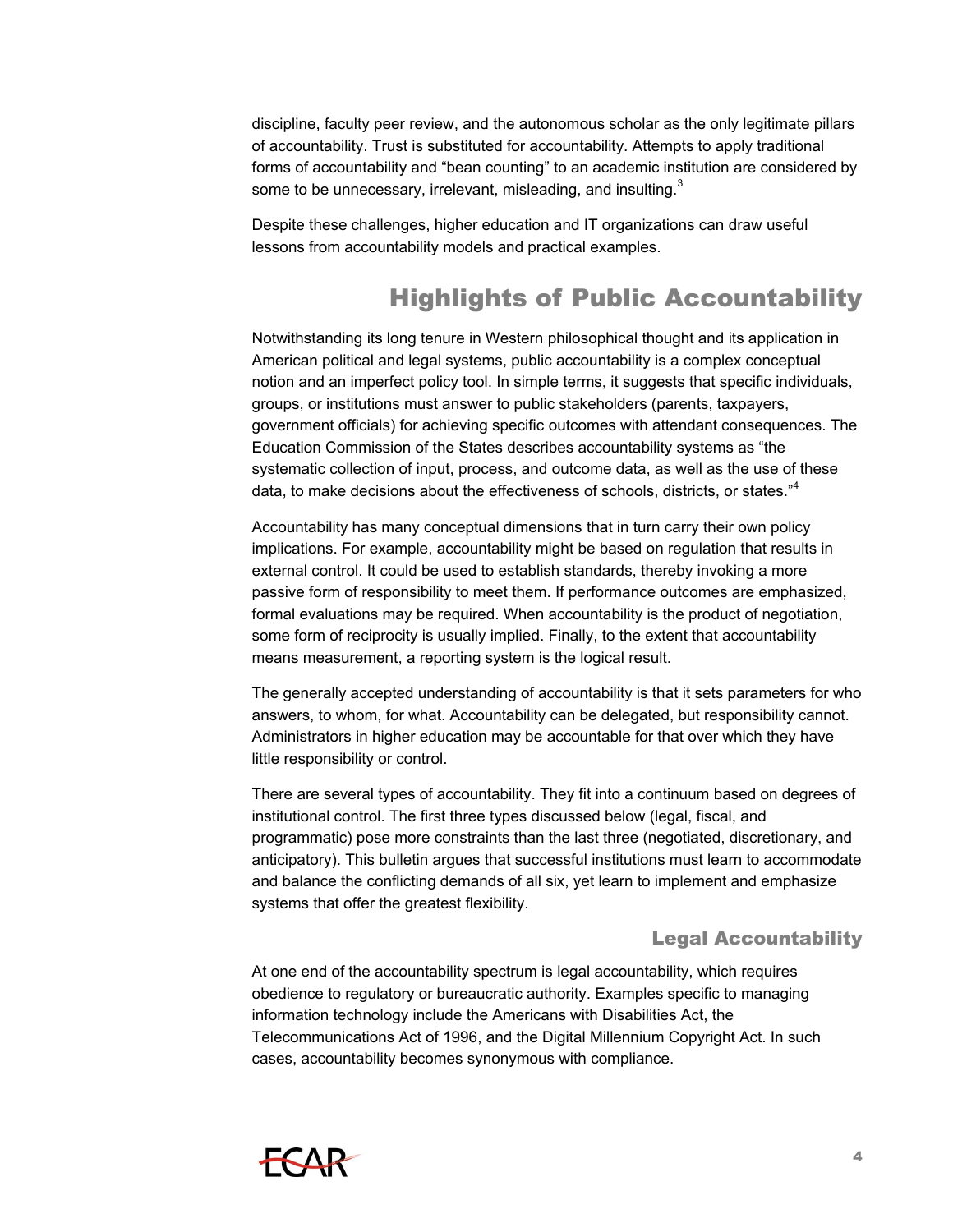#### Fiscal Accountability

"Following the money" is the most traditional form of compliance auditing and accountability. The basic issue is whether dollars are being spent in the appropriate categories and in the proper amounts. Resource allocations may or may not be explicitly linked to performance outcomes.

For example, many colleges and universities collect student technology fees. At some of these institutions, the administration is accountable to students for the use of those funds. Students sometimes participate in determining how the funds will be allocated. It is relatively common for expenditures of student technology fees to be published. Students can question the validity of the use of the fees and in many cases suggest changes.

Perhaps the most stringent form of all accountability is performance funding, where resources are awarded or denied based on specific behavioral outcomes. According to a 1998 State Higher Executive Officers (SHEEO) report and a 2000 study by SUNY's Nelson Rockefeller Institute of Government, 37 state governments or higher education coordinating boards were using institutional performance measures in some way, more than double the number earlier in the decade.<sup>5</sup> The SHEEO survey found that 8 states used such indicators directly to determine funding levels, while 15 states considered performance in budgeting but did not make direct linkages. Typical performance indicators included graduation rates, faculty workload, student satisfaction surveys, placement data, and accredited programs, among others.

#### Programmatic Accountability

For programmatic accountability the issue is whether the institution has met publicly stated goals and objectives. This form of accountability typically relies heavily on standardized testing, often accompanied by experimental or statistical controls. While failure may ultimately bring fiscal consequences, there is no direct or specific link between dollars and performance.

When the National Center for Public Policy and Higher Education issued its first report card on higher education, "Measuring Up 2000,"<sup>6</sup> all 50 states received grades of "incomplete" on the grounds that representative and comparable data on student learning outcomes were not available. The Center then asked the National Center for Higher Education Management Systems (NCHEMS), which has been studying outcomes assessment and accountability efforts over 15 years, to conduct a survey of statewide assessment activities. It found that only six states had common statewide testing programs in place: Arkansas, Florida, Georgia, South Dakota, Tennessee, and Texas. Two other states, Missouri and Oklahoma, had state-mandated assessment programs with local choice of nationally normed tests.<sup>7</sup> Although it offers an example of programmatic accountability, the "program" may be too large to provide meaningful accountability.

Programmatic accountability is the rationale behind one of the best-known report cards on K-12 performance: the National Assessment of Educational Progress (NAEP).<sup>8</sup> Since

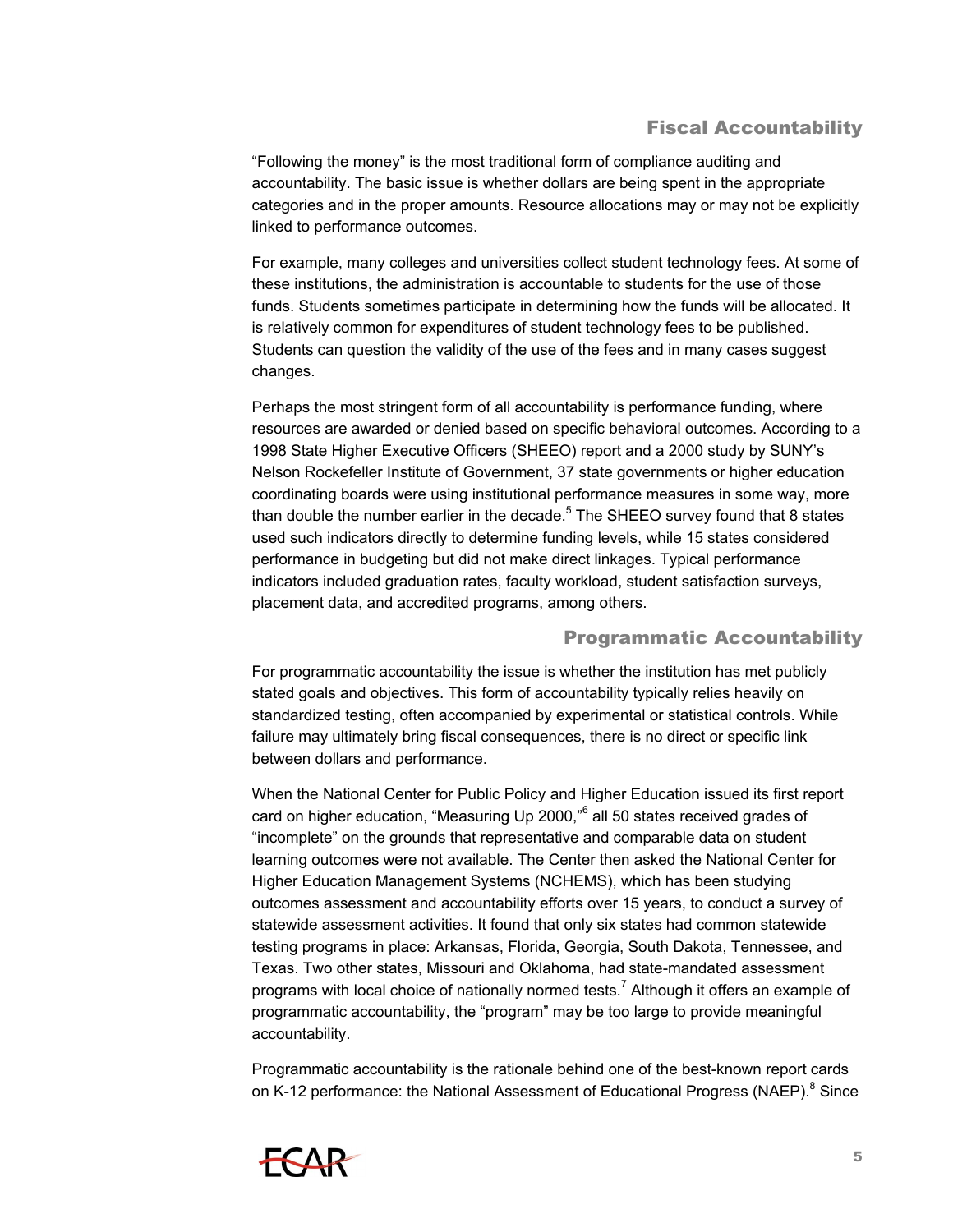1969 the NAEP has provided data on student learning outcomes in eight subject areas. The political and methodological challenges to standardized assessment of student learning are so numerous that statewide, much less national, testing may be of little use as a practical accountability strategy unless used in conjunction with other approaches that employ smaller units of analysis.

#### Negotiated Accountability

Negotiated accountability exists when the rules are not explicit or written into statute but are agreed upon by the parties involved. The advantage of this type of accountability is that it is a two-way street; reciprocity is either implied or guaranteed.

The California State University's (CSU) Integrated Technology Strategy (ITS)<sup>9</sup> is an example of negotiated accountability. Beginning in 1999 and continuing through 2008, the CSU system is required to produce an annual report to the state legislature on the results of significant investments in information technology. The report, "Measures of Success,"<sup>10</sup> takes the components of the system's strategic plan for information technology and shows progress toward the achievement of four goals: excellence in learning and teaching; administrative productivity and quality; quality of the student experience; and personal productivity.

In the process of developing the strategic plan—one that relied heavily on the iterative input of major constituencies—CSU determined that the success of all of the ITS goals rested on completion of a minimum baseline infrastructure. Baseline was defined as a specified level of access to information technology hardware, software, networks (intracampus, inter-campus, and worldwide), as well as end-user training and support services. Analysis indicated that the funding gap between what the system could provide and what was needed on all 23 campuses to achieve baseline across all categories was \$70 to \$120 million in annual operating funds and almost \$200 million in one-time capital dollars.

In exchange for the required funding from the legislature, CSU agreed to measure systematically how the improved infrastructure supported the goals of the strategic plan. Data to produce the annual "Measures of Success" report come from representative biennial surveys of 35,000 faculty and staff and 365,000 students about access to, use of, and satisfaction with a wide range of information technology equipment and services. In addition, the system conducts annual institutional surveys of the campuses. All CSU campuses also must participate in the national Campus Computing Project annual survey.

#### Discretionary Accountability

Discretionary accountability requires judgment. No formal rules apply, and perhaps no immediate threats (or opportunities) exist. If legal accountability translates into "just do it," then discretionary or professional accountability can mean "just trust me" because of status or expertise.

The TLT Flashlight toolset, which provides a form of discretionary accountability, helps administrators determine the success of information technology efforts in improving the

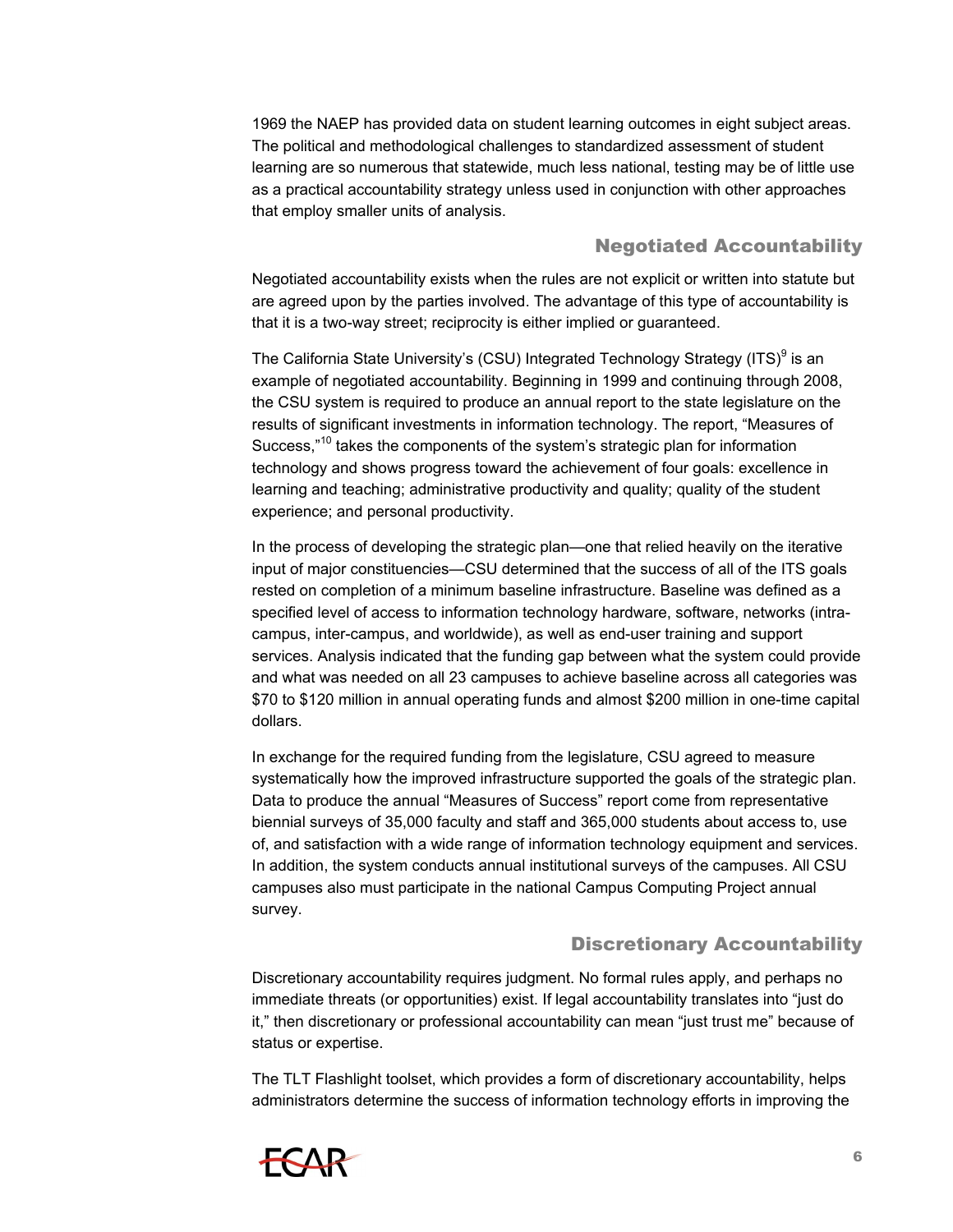academic environment. The TLT Group<sup>11</sup> collects and provides information on how the tools are used, the successes achieved, and the challenges faced. It creates information and guidelines on how to apply generally accepted professional standards and sound judgment to the use of information technology for learning and teaching.

#### Anticipatory Accountability

Anticipatory accountability, or "positioning," lies at the other end of the accountability continuum from legal accountability. It requires administrators to look ahead at what is changing in the environment and what may be of interest to those who exert control over or influence decisions about the institution. Proactively volunteering to be part of the design team that determines standards is one example.

After the University of North Carolina system received funding from the state legislature in support of its IT strategy, the Information Resources Division anticipated the need to account for how funds supporting the 16 campuses were being spent. In August 2000, the Information Resources Division began publishing the "IT Strategy Annual Report," which reminded internal and external constituencies of the vision, goals, and timeline of the IT strategy. It detailed accomplishments, challenges, and next steps. Part of the rationale behind the state's IT investment was that the university would leverage the funds for maximum advantage across the system. To ensure future funding increments, the North Carolina system provided evidence of good stewardship, such as documenting savings from collaborative procurement efforts. The annual report also provided the opportunity to raise issues that might impede future progress.

Anticipatory accountability was also behind the creation of the Urban Universities Profile Project (UUPP). The UUPP uses information technology to inform constituencies about how the university is meeting its mission and academic goals.<sup>12</sup> With support from the Pew Charitable Foundation and the American Association for Higher Education (AAHE), six urban universities undertook a three-year project to communicate with their external constituencies. They believed that urban, public, comprehensive universities have more in common with each other than with rural, residential-based colleges. The intent was to generate a mission for the urban institution and develop measurements that showed how internal and external decisions contributed to achieving that mission and subsequent goals and objectives. The institutions created Web-based portfolios for a target audience to show how decisions supported their missions.

### What It Means to Higher Education

In broad outlines, the themes of leadership, collaboration, communication, and measurement appear in almost any manual of procedural best practices for successful accountability systems. As a rule, neither performance budgeting nor any other single approach has the power to dramatically increase institutional accountability, suggesting that multiple accountability strategies must be employed. Far from rigid accounting rules or rarified philosophical principles, accountability ultimately is rooted in the flexible and mundane realm of people striving for a common goal.

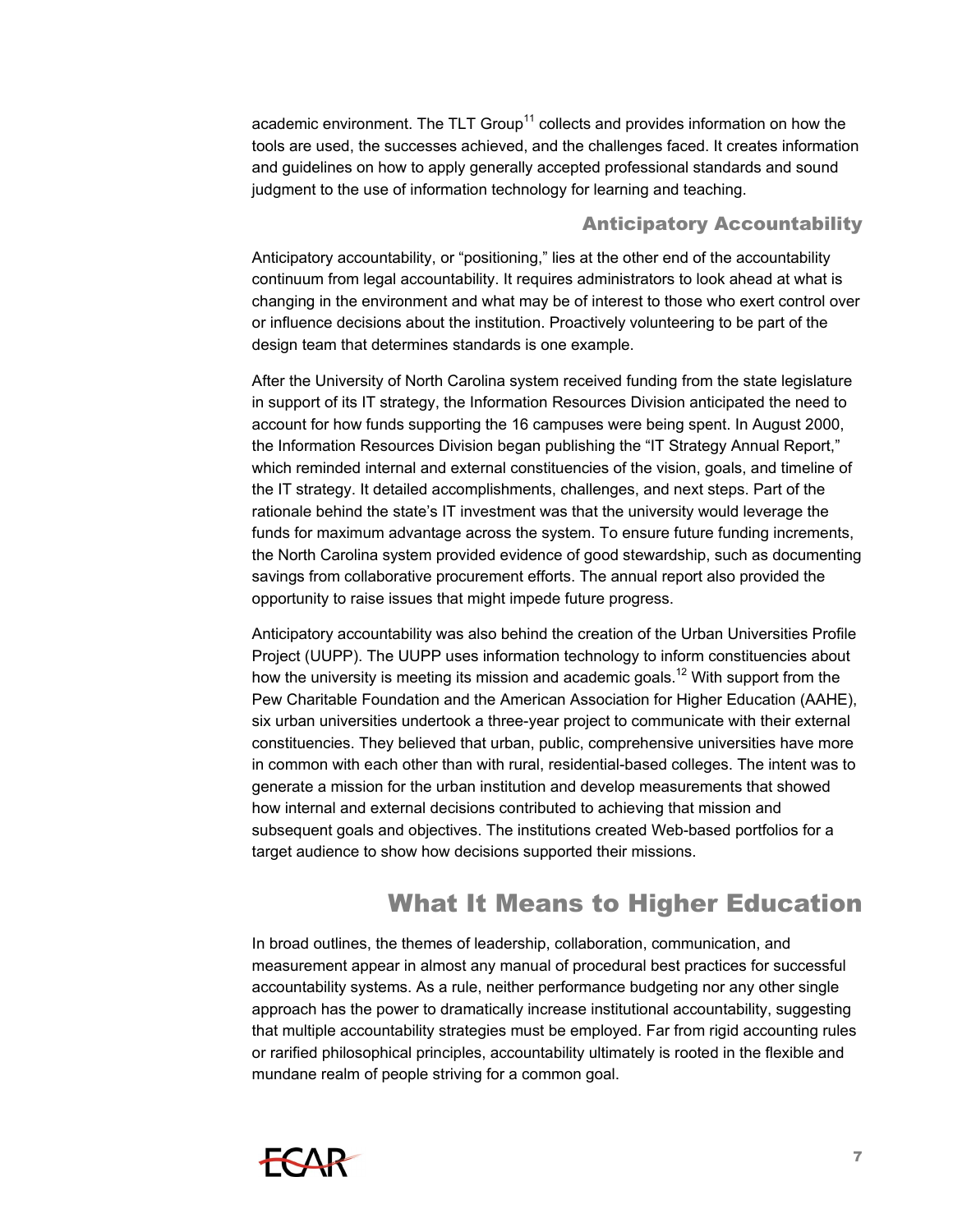These case studies, together with the general academic literature and applied research studies on accountability, can be used to build a best practices list. This list should help institutions as they move toward creating their own accountability systems.

#### Build the Foundation with a Strategic Plan

The first indication that an institution is serious about accountability is the existence of a comprehensive IT strategic plan. The California State University example provides a guide for institutions interested not only in compliance but also in using accountability to garner and protect resources and guarding against potential internal and external opposition. The CSU strategic plan is focused not on technology but on using technology to achieve core university goals. CSU did not define the goals or develop projects to reach those goals until stakeholders had a say in determining the principles and institutional values against which the goals and projects would be measured. A key to the success of the CSU effort is a well-communicated strategic plan, one that was developed with the input of as many faculty, staff, students, and external stakeholders as possible.

#### Take a Holistic Approach

Research into best practices in accountability illustrates the need to take a holistic approach. In 1998, the Council of the Great City Schools, the National Alliance for Business, and the American Productivity and Quality Center launched a best-practice study on accountability in K-12.<sup>13</sup> The general principles from that study could be applied to almost any public educational entity, including higher education. They found seven major components in world-class accountability systems:

- 1. Leadership/alignment
	- Has a central mission that drives the development and support of performance measures
	- Maintains stakeholder buy-in and commitment to the accountability system
	- **Ensures institute-wide understanding, support, and acceptance of the** measurement and accountability approach
- 2. Climate/context
	- **Supports a collaborative environment**
	- **Promotes the use of teams for problem solving and decision making**
- 3. Operations
	- Establishes a performance measurement system that incorporates quantitative and qualitative measurement organization-wide
- 4. Human resources

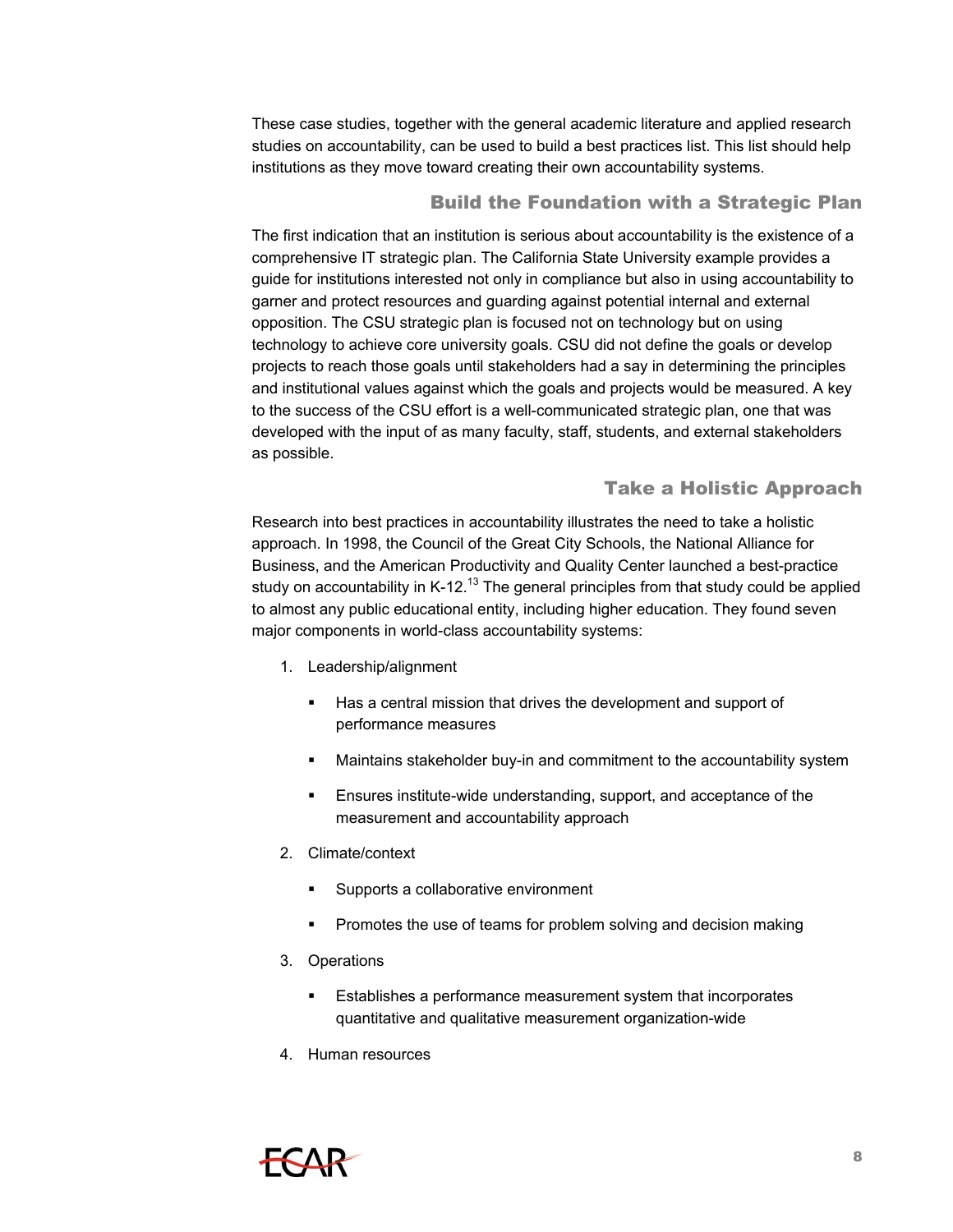- **Integrates student achievement into other activities such as evaluation and** professional development
- 5. Data management/measurement
	- Uses a measurement system to hold organizations accountable
	- If Identifies the best measurement instruments and applies them consistently
- 6. Communications
	- Communicates measurement results to facilitate continuous improvement
	- Listens and incorporates feedback from internal and external stakeholders
- 7. Standards for teaching and learning
	- **Aligns systems for teaching and learning with mandated student** achievement requirements

#### Make the Business Case

John Oberlin suggested that the new economics driving IT investment include: (1) its aggregate value in performance and functionality; (2) demand among students and faculty; and (3) declining price per unit of computing power. The economic life cycle of technology is independent of its functional life cycle. He concluded, "...the potential benefits are truly revolutionary and the demand is insatiable, but the falling prices mislead many to expect cost savings that will never materialize.<sup>"14</sup> These economic paradoxes lie at the core of any system of IT fiscal accountability and must become part of its principles.

Part of the accountability game is managing the expectations and perceptions of internal and external stakeholders—to get off "the cost page and onto the value page."15 An IT infrastructure alone has no inherent value, but the applications it supports do.

One approach is to build an applications "portfolio" with three components. For example, the IT organization can demonstrate operational value by highlighting its role in missioncritical functions like class scheduling, human resources, and financial administration. It can demonstrate tactical value by reengineering business practices, improving student access, or enhancing teaching and learning. Alternatively, IT can demonstrate its strategic value by acting as a transformation agent in enacting major institutional reforms such as enterprise resource planning and e-learning. The challenge is less one of selling technology per se than of marketing the role of the IT organization in the institution.

Investments in IT infrastructure are seldom one-time purchases. Short IT life cycles guarantee replacements on a regular schedule. As such, a substantial portion of IT costs may be thought of as operational expenses and should be "sold" on that basis.

On the other hand, IT infrastructure can also be a capital expense (typically funded through bond revenues) designed to pay for permanent items or large, periodic expenditures. The danger in this form of ad hoc budgeting is that IT is treated as a

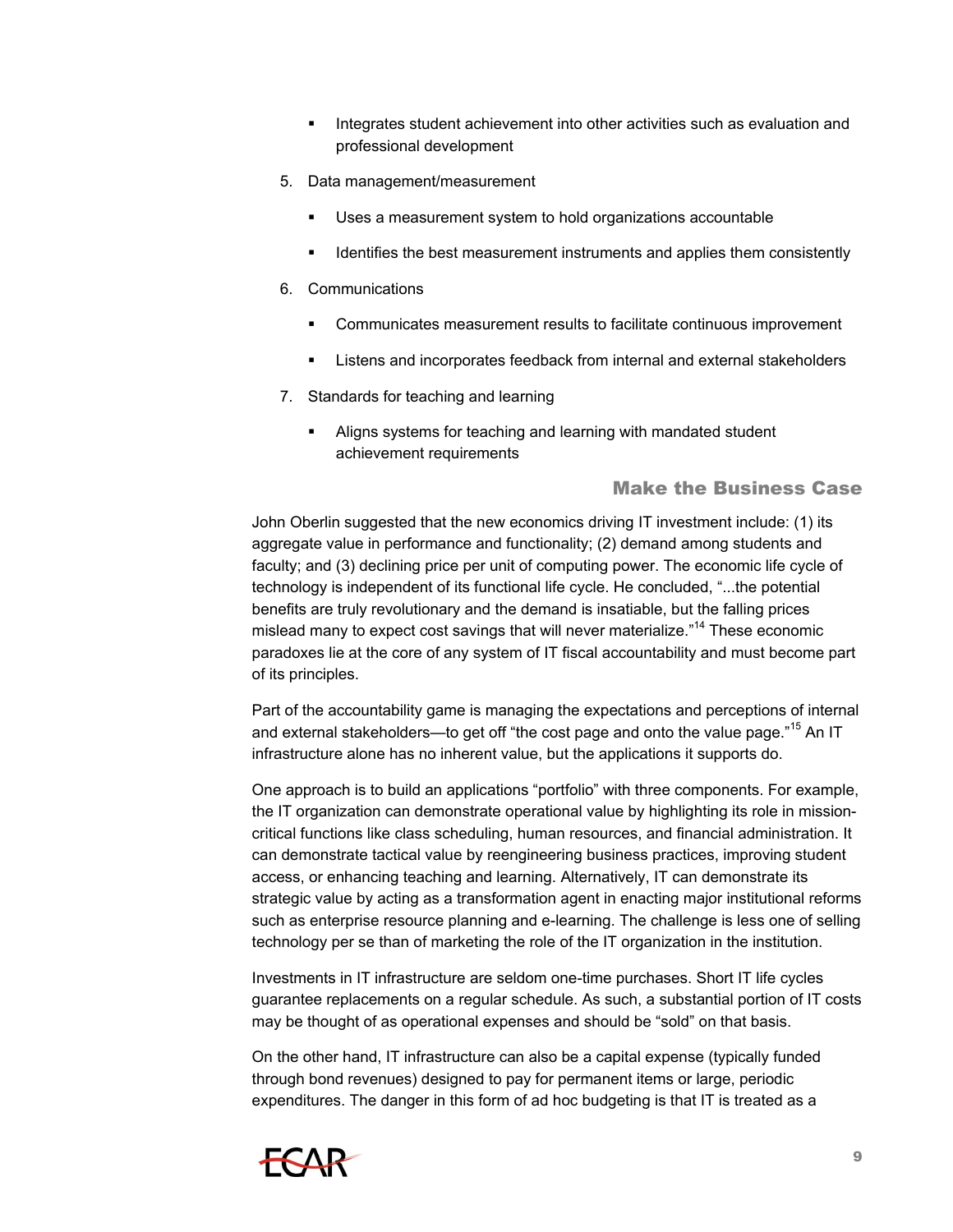perpetual add-on instead of an ongoing part of the way institutions must do business, all of which further complicates the accountability argument.<sup>17</sup> IT is best portrayed as a strategic resource and investment rather than as an expensive cost center.

The business case should also speak the language of business, even in an academic environment. Such standard tools as benchmarking, total cost of ownership analysis, return on investment estimates, and risk management should be part of any IT investment and accountability strategy. Exercising due diligence before decisions are made can be one means for defending them later.

#### Control the Vocabulary

A new lexicon can help make the case for public accountability. In the CSU example, the language of the strategic plan, and hence the language that surrounds the "Measure of Success" accountability report, is about a technology infrastructure. The word "infrastructure" has positive connotations to legislatures and taxpayers; it implies foundation and permanence. It also helps mitigate against the notion that one can never keep up with changes in and the attendant costs of technology. Moreover, funding for infrastructure is a capital expense, the same as funding for buildings, electrical systems, and sewers.

The IT infrastructure consists of at least three major components: (a) utilities (conduits, cables, wiring, outlets); (b) systems hardware and software for data, voice, video, and multimedia, including computers, servers, peripheral devices, as well as network routers, switches, and hubs; and (c) human resources for IT management, user training, and support services.<sup>16</sup> Failure to communicate all of these elements as part of a total IT infrastructure package makes accountability more difficult to define or to prove.

Baseline is another term with positive overtones. It conveys that an institution is aware of the high costs of technology but is providing only what is required. Deciding what constitutes a baseline set of hardware entitlements, software suites, network connectivity, training programs, and user services is a daunting task, particularly since they are all moving targets. However, once established and periodically updated, they can become a means for managing user expectations and structuring the discussion of resources.

#### Manage the Process

Paul Lingenfelter, executive director of SHEEO, offered seven characteristics of an effective accountability system for higher education based largely on the statewide testing and outcomes assessment experiences:<sup>18</sup>

- 1. Emphasize improving performance, not punishing failure.
- 2. Establish a few clear, significant, and measurable goals. As a general rule, the more goals, the less progress.
- 3. Monitor progress publicly on both quantitative and qualitative goals.

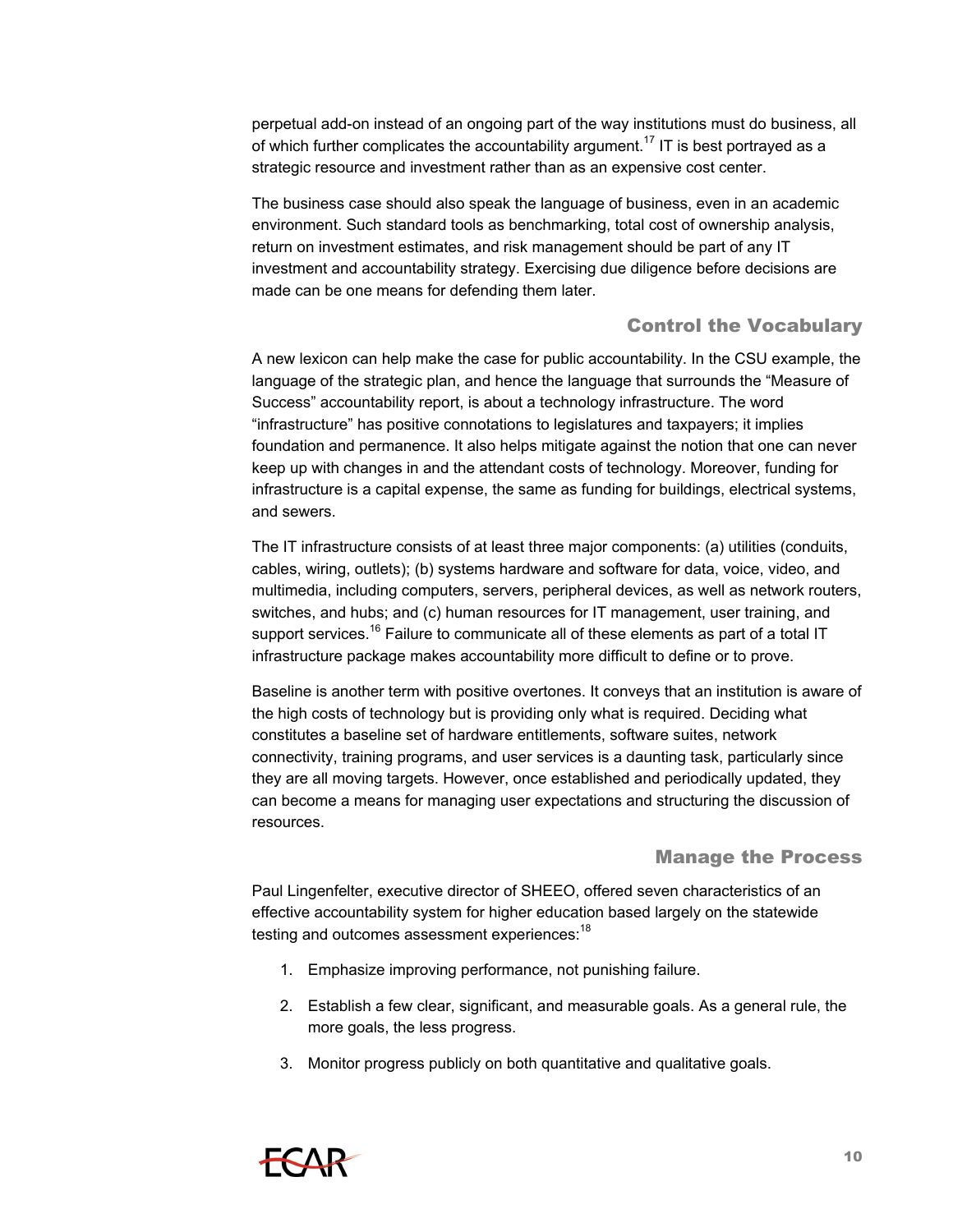- 4. Employ both intrinsic and extrinsic incentives. In the final analysis, performance depends on people, not procedures.
- 5. Employ every tool available, and involve everybody who can help. Successful accountability systems demand many simultaneous approaches and a broad range of leaders from inside and outside the institution.
- 6. Build capacity. Neither rewards nor penalties are substitutes for good training and adequate support.
- 7. Invest in results. Quality is not cheap. Investment and accountability go hand in hand. As the adage goes, you can have it good, you can have it fast, and you can have it cheap, but you can only have two of the three.

#### Balance Accountability Systems

A college or university can show that it has been accountable for information technology dollars in a variety of ways.

**Compliance.** The institution can and should document that it has complied with legal regulations, such as state competitive procurement rules; that faculty, students, and staff with disabilities have appropriate access to the same information technology tools and services as others; and that copyright regulations are being enforced. However, legal accountability alone is insufficient. Breaking the law is a sure indication that an organization is doing the wrong things. On the other hand, staying within the law does not mean an organization is doing the right things, for the right reasons, in the best way possible.

**Professional standards.** The TLT and UUPP projects show the importance of applying professional standards in the accountability process and of being explicit about improved learning outcomes. Professional or discretionary accountability is the norm in higher education, as accreditation and discipline-specific standards demonstrate. Yet, given the high cost and visibility of information technology projects, wise administrators should also move toward negotiated frameworks to obtain funding and to prove value in institutional and academic, not technical, terms.

**Proactive communication.** The CSU and UNC examples illustrate how proactive negotiation and communication can provide an effective form of accountability. Rather than viewing accountability as a threat, the institutions approached it as a way to create new opportunities.

# Key Questions to Ask

The accountability environment has both internal and external dimensions. For institutions wrestling with accountability, the following questions may be helpful in performing an "accountability audit":<sup>19</sup>

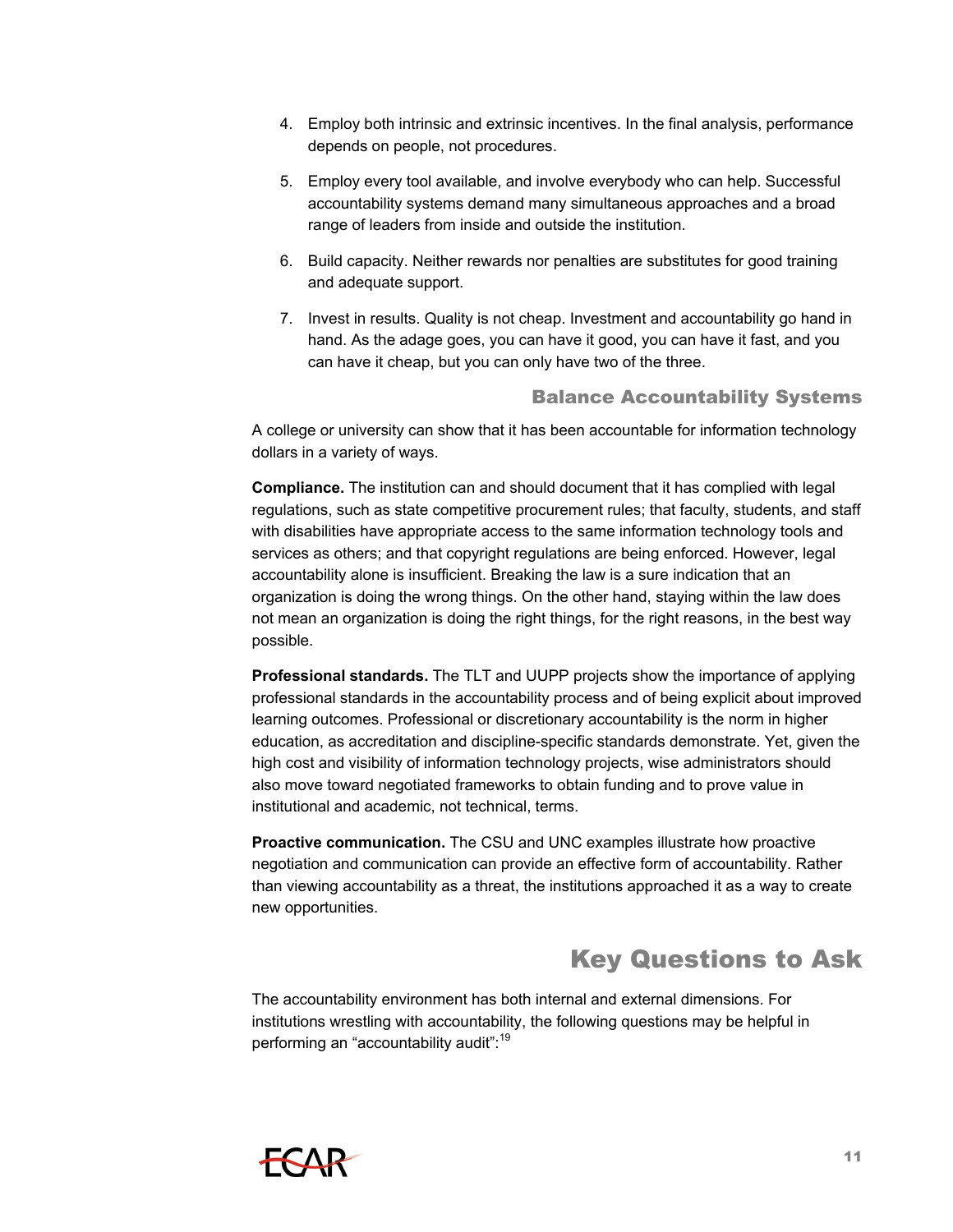- What business are you in (technology or learning)? What are your core products and services? Who are your key stakeholders? What social needs do you serve?
- What are your internal strengths and weaknesses, and what opportunities and threats stem from external trends in the legal, economic, social, political, or technological environments? Are internal strengths being leveraged to counter external threats or seize potential opportunities in the accountability environment?
- Are IT hardware, software, network, and user training/support programs well integrated with the academic culture and the administrative systems of the college or university?
- What are the formal and informal standards by which the IT organization is judged? Which ones are fixed, and which ones are negotiable? In what areas is the IT organization free to exercise substantial discretion, flexibility, and autonomy? Would it be better to proactively define a form of accountability, or is it better to accept the risk that one will be defined on your behalf?
- Is an IT "accountability infrastructure" in place (fiscal and other control mechanisms, resource investments, data sources, and evaluation reports)? Are there defined measures that are appropriate? If not, is there a risk that others might use inappropriate measures? Does the accountability system provide for the blending of qualitative and quantitative data?
- Can regular and systematic evidence be provided to show that the outputs, outcomes, and impacts of IT investments are being used to improve levels of efficiency, effectiveness, and accountability?
- Does the IT organization actively participate in professional associations and subscribe to their standards of best practices?

The bottom line is that successful accountability systems are multidimensional and fluid. To the extent that higher education can draw on its prestige to win the day, it should do so. However, it must also be prepared to adopt a negotiating stance when possible or submit to bureaucratic rules when necessary. Through it all, the best defense is indeed a good offense, and a willingness to embrace accountability is perhaps the best means for tempering its effects and even benefiting from it.

If IT administrators do the job correctly—they measure and demonstrate the benefits of technology for faculty, students, and staff in terms of improved learning and teaching, improved services to students, and improved institutional management—IT can become like any other infrastructure investment. In that sense, no one will question why it is needed or its value. The accountability debate can be won before it ever begins.

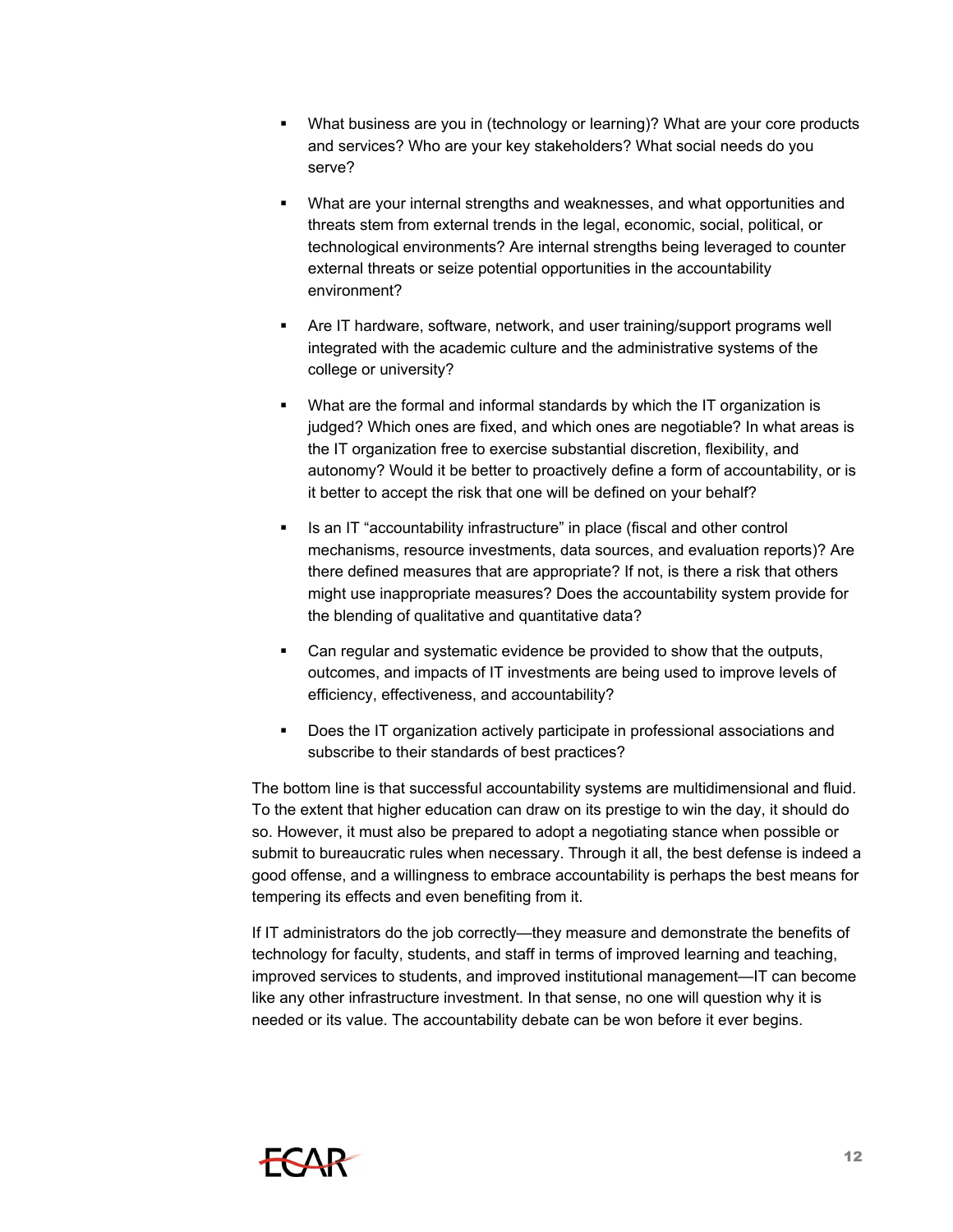### Where to Learn More

- *Benchmarking Best Practices in Accountability Systems: Final Report*, American Productivity and Quality Center (Houston, TX: APQC, 2000).
- **Peter T. Ewell, "A Matter of Integrity: Accountability and the Future of Self-**Regulation," *Change*, 26 (6), November/December 1994, pp. 24–30.
- Jean Harris, "Performance Models: Enhancing Accountability in Academe," *Public Productivity & Management Review*, 22 (2), December 1998, pp. 135– 139.
- Kevin P. Kearns, *Managing for Accountability: Preserving the Public Trust in Public and Nonprofit Organizations* (San Francisco: Jossey-Bass, 1996).
- Kevin P. Kearns, "Institutional Accountability in Higher Education: A Strategic Approach," *Public Policy & Management Review*, 22 (2), December 1998, pp. 140–156.
- Richard Mulgan, "Accountability: An Ever-Expanding Concept," *Public Administration*, 78 (3), 2000, 555-573.
- **John L. Oberlin, "The Financial Mythology of Information Technology:** Developing a New Game Plan," *CAUSE/EFFECT*, 19 (2), Summer 1996, pp. 10–17.
- Ronald A. Phipps and Jane V. Wellman, "Funding the 'Infostructure': A Guide to Financing Technology Infrastructure in Higher Education," *The Institute for Higher Education Policy*, 3 (2), April 2001.

# Endnotes

- 1. Peter T. Ewell, "A Matter of Integrity: Accountability and the Future of Self-Regulation," *Change*, 26 (6), November/December 1994, pp. 24–30.
- 2. Ibid.
- 3. See, for example, Roger Peters, "Some Snarks are Boojums: Accountability and the End(s) of Higher Education," *Change,* 26 (6), November/December 1994, pp. 17-23.
- 4. *Benchmarking Best Practices in Accountability Systems: Final Report*, American Productivity and Quality Center (Houston, TX: APQC, 2000), p. 1.
- 5. Paul E. Lingenfelter, "Focus on Educational Accountability," *SHEEO Network News*, 20 (3), November 2001.
- 6. See [<http://measuringup2000.highereducation.org/>](http://measuringup2000.highereducation.org/).
- 7. Peter T. Ewell, "Statewide Efforts to Assess Student Learning Outcomes: Observations By Peter Ewell," *SHEEO Network News*, 21 (3), January 2002.
- 8. David J. Hoff, "NAEP Weighed as Measure of Accountability," *Education Week*, March 2000, [<http://www.edweek.org/ew/ewstory.cfm?slug=26naep.h19>](http://www.edweek.org/ew/ewstory.cfm?slug=26naep.h19).